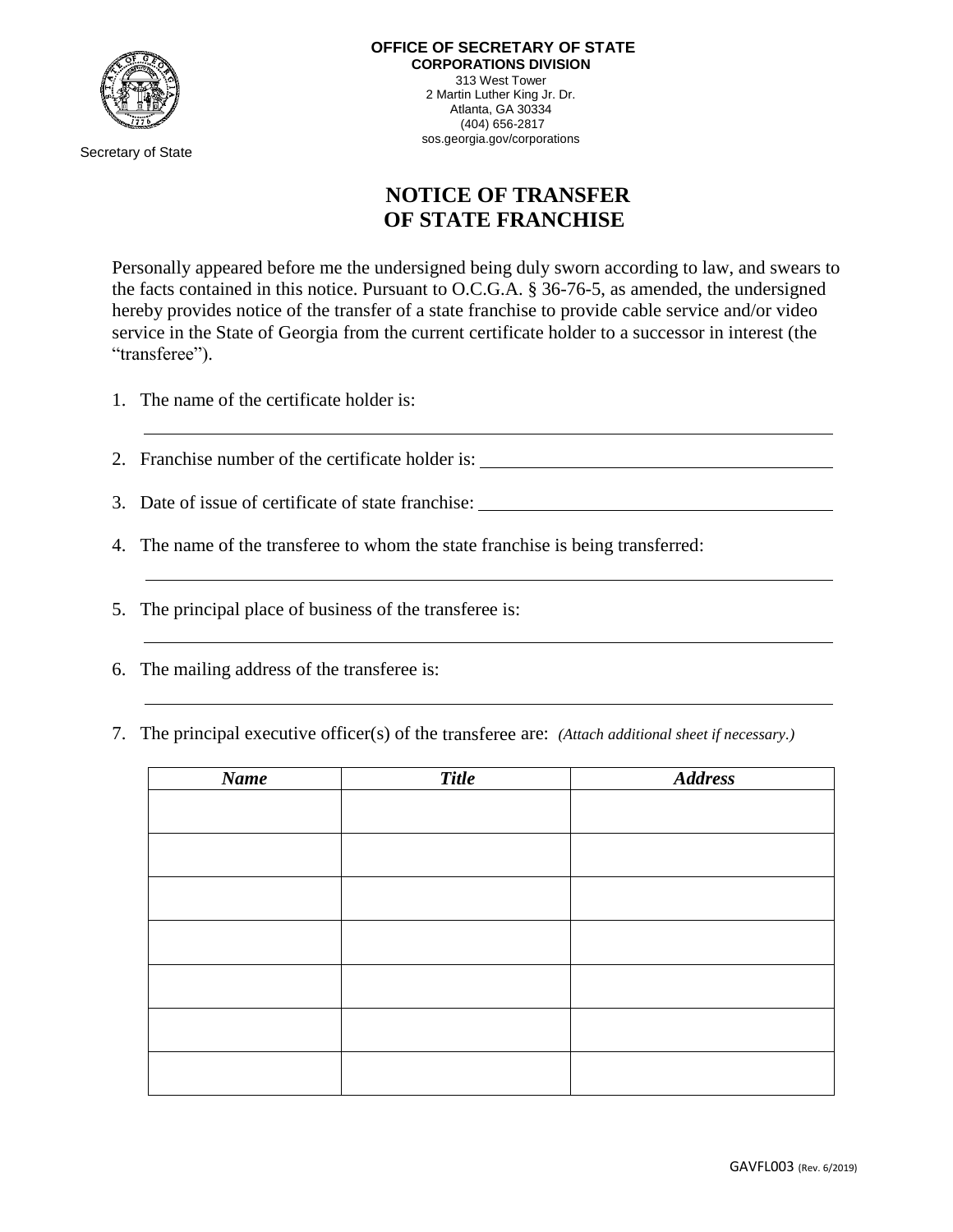8. A description of transferee's service area, including the name of each municipal or county governing authority within the service area, is described below and/or on the attached 8.5" x 11" map labeled as "Exhibit A":

Service Area Description:

9. Describe any material changes, if any, of the information set forth in the certificate holder's initial application for a state franchise. *(Attach additional sheet if necessary.)*

- 11. Transferee acknowledges that any outstanding liabilities that have become due and are still owed to a municipal or county governing authority under a state franchise issued to the certificate holder shall be fully transferable to any successor in interest to the certificate holder.
- 12. The transferee agrees to comply will all applicable federal and state laws and regulations, including municipal and county ordinances and regulations regarding the placement and maintenance of facilities in the public right of way that are generally applicable to all users of the public right of way and specifically including O.C.G.A. Chapter 9 of Title 25, the

<sup>10.</sup> Pursuant to O.C.G.A 36-76-5(a), the transferee certifies that this notice has been filed with the Secretary of State with a copy provided to each affected municipal or county governing authority within 45 days of the transfer.